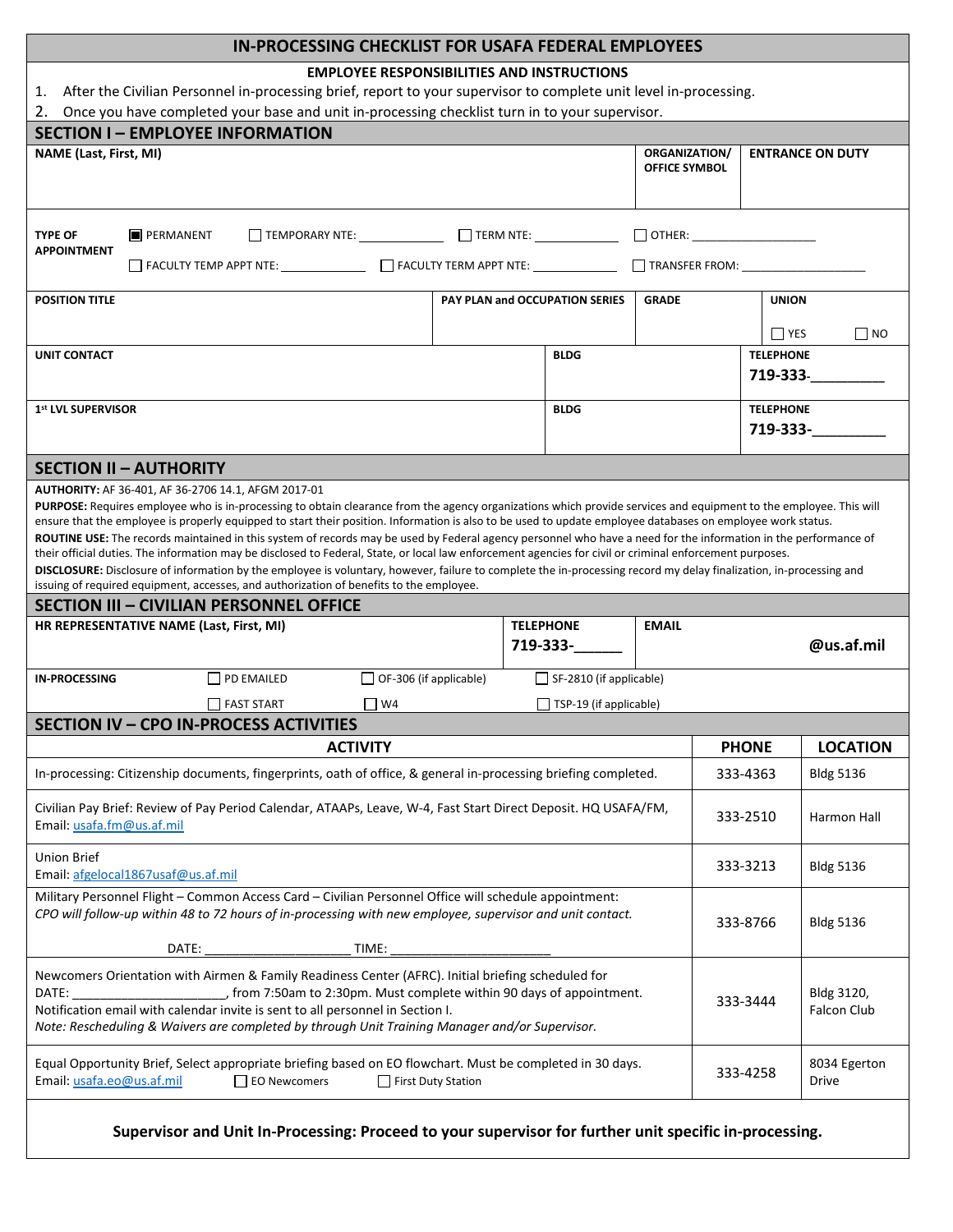## **SECTION V – BENEFITS INFORMATION**

This checklist applies to new and rehired employees who are eligible for Federal benefits. If transferring from another Federal agency ask your HR Staffer or call BEST to receive election period timelines. Generally, employees hired on or converted to appointments described as permanent or indefinite are eligible for Federal benefits. *This information is very important to you personally. It is your responsibility to understand and manage your Federal benefits.* Most benefits have time limitations on enrollment and making changes. All Air Force-serviced civilian employees will submit their elections to enroll (or make changes) in FEHB, FEGLI, and TSP (regular and catch-up) using the electronically web based Government Retirement and Benefits Platform (GRB). GRB has information in all the benefits areas, including general and personal information, as well as retirement and TSP annuity estimates. The Benefits and Entitlements Service Team (BEST) is located at the Air Force Personnel Center (AFPC), Randolph AFB, Texas. BEST is responsible for providing customer service and current benefits information for Air Force civilian employees in the following programs: FEHB, FEGLI, TSP, Retirement (and retirement related) Programs and Survivorship (counseling and/or claims assistance for employee death-in-service and family member death).

**BEST Phone**: 800-525-0102 or DSN 665-0102 or COMM 210-565-0102, Option 2 for Civilians.

## **GRB Link**: https://grbplatform.us.af.mil/

**myPers:** https://mypers.af.mil/app/answers/detail/a\_id/25186/kw/25186/p/2

| <b>BENEFITS</b>                                                                                                                                          | <b>ELECTION PERIOD</b>                                                      | <b>ENROLL CONTACT</b><br><b>DONE</b>                                                                    |           |
|----------------------------------------------------------------------------------------------------------------------------------------------------------|-----------------------------------------------------------------------------|---------------------------------------------------------------------------------------------------------|-----------|
| <b>Federal Employees Health Benefits (FEHB)</b><br>www.opm.gov/healthcare-insurance/healthcare                                                           | 60 Calendar Days                                                            | GRB or BEST Phone System,<br>800-525-0102                                                               |           |
| Federal Employees Group Life Insurance (FEGLI)<br>www.opm.gov/healthcare-insurance/life-insurance                                                        | 60 Calendar Days                                                            | GRB or BEST Phone System<br>800-525-0102                                                                |           |
| Federal Dental & Vision Insurance Program (FEDVIP)<br>www.opm.gov/healthcare-insurance/dental-vision                                                     | 60 Calendar Days                                                            | www.BENEFEDS.com or<br>877-888-3337                                                                     |           |
| <b>Flexible Spending Account (FSA)</b><br>www.opm.gov/healthcare-insurance/flexible-spending-accounts                                                    | 60 Calendar Days or by<br>October 01, whichever<br>occurs first             | www.fsafeds.com or<br>800-582-3337                                                                      |           |
| Long Term Care Insurance<br>www.opm.gov/healthcare-insurance/long-term-care                                                                              | 60 Calendar Days                                                            | www.ltcfeds.com or<br>800-582-3337                                                                      |           |
| Thrift Savings Plan (TSP) www.tsp.gov                                                                                                                    | Automatic Enrollment at<br>3%, change anytime                               | GRB or BEST Phone System<br>800-525-0102                                                                |           |
| <b>Federal Employees Retirement System (FERS)</b><br>www.opm.gov/retirement-services/fers-information                                                    | 6 Months from date of<br>re-employment                                      | Obtain SF 3109 from<br>servicing Civilian Personnel<br>Office; submit original to<br>BEST, 800-525-0102 |           |
| <b>Waiver of Health Benefits Premium Conversion</b><br>www.opm.gov/healthcare-insurance/healthcare/reference-<br>materials/#url=Premium-Conversion       | 60 Calendar Days                                                            | <b>Obtain Premium</b><br>Conversion Waiver Form at<br>www.opm.gov, submit to<br>BEST, 800-525-0102      |           |
| <b>Disabled Veteran Leave</b>                                                                                                                            | Update or request at<br>anytime                                             | <b>Local Civilian Personnel</b><br>Office                                                               |           |
| <b>Service Computation Date for Leave Accrual</b>                                                                                                        | Update or request at<br>anytime                                             | <b>Local Civilian Personnel</b><br>Office                                                               |           |
| <b>Designations of Beneficiary</b><br>(SF-1152; SF-2823; SF-3102-FERS; SF-2808-CSRS; TSP-3)<br>www.opm.gov/forms & www.tsp.gov/forms                     | As needed                                                                   | GRB or BEST Phone System<br>800-525-0102                                                                |           |
| Military Service Deposit (for credit of military time towards civil service<br>retirement)                                                               | If applicable, as soon as<br>possible                                       | <b>Local Civilian Personnel</b><br>Office                                                               |           |
| <b>Re-credit Sick Leave</b>                                                                                                                              | If applicable, as soon as<br>Local Civilian Personnel<br>Office<br>possible |                                                                                                         |           |
| REVIEW FOR COMPREHENSIVE BENEFITS INFO: OPM: New / Prospective Employees:<br>http://www.opm.gov/healthcare-insurance/Guide-Me/New-Prospective-Employees/ |                                                                             |                                                                                                         | As needed |
| MyPERS: Benefits & Entitlements (CAC required access) https://mypers.af.mil/app/categories/c/89/p/2                                                      |                                                                             |                                                                                                         | As needed |